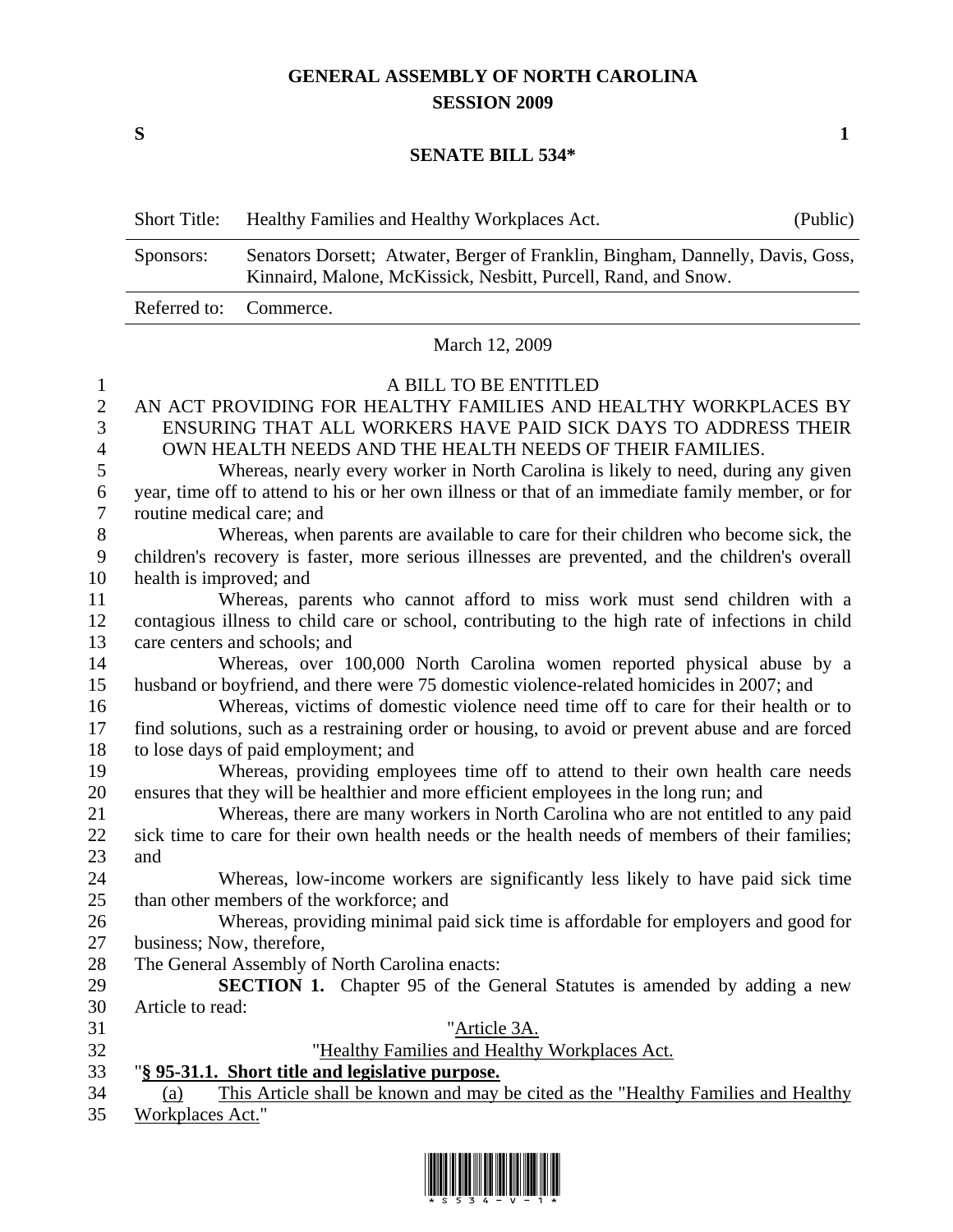|                |                          |            | <b>General Assembly of North Carolina</b>                                                        | <b>Session 2009</b> |
|----------------|--------------------------|------------|--------------------------------------------------------------------------------------------------|---------------------|
| 1              | (b)                      |            | The public policy of this State is declared as follows: The health and safety needs              |                     |
| $\mathbf{2}$   |                          |            | of employees and their families and the protection of employees from losing their jobs and pay   |                     |
| $\mathfrak{Z}$ |                          |            | while they seek medical care for themselves and their family members are subjects of concern     |                     |
| $\overline{4}$ |                          |            | requiring legislation to promote the general welfare of the people of the State without          |                     |
| $\mathfrak{S}$ |                          |            | jeopardizing the competitive position of North Carolina business and industry. The General       |                     |
| 6              |                          |            | Assembly declares that the general welfare of the State requires the enactment of this law under |                     |
| $\tau$         |                          |            | the police power of the State.                                                                   |                     |
| $\, 8$         | "§ 95-31.2. Definitions. |            |                                                                                                  |                     |
| 9              | (a)                      |            | The following definitions apply in this Article:                                                 |                     |
| 10             |                          | (1)        | Child. – A biological, adopted, or foster child, stepchild, legal ward, or child                 |                     |
| 11             |                          |            | of a parent standing in loco parentis who is under 18 years of age, or 18                        |                     |
| 12             |                          |            | years of age or older but incapable of earning wages because of a mental or                      |                     |
| 13             |                          |            | physical incapacity.                                                                             |                     |
| 14             |                          |            | Domestic violence. – As defined in G.S. 50B-1.                                                   |                     |
| 15             |                          | (2)<br>(3) | <u>Employee. – As defined by G.S. 95-25.2(4).</u>                                                |                     |
| 16             |                          |            |                                                                                                  |                     |
| 17             |                          | (4)        | <u>Employ. – As defined by G.S. 95-25.2(3).</u><br>Employer. $-$ As defined by G.S. 95-25.2(5).  |                     |
| 18             |                          | (5)        | Federal act. – The Family and Medical Leave Act of 1993, 29 U.S.C. §§                            |                     |
| 19             |                          | (6)        | 2601 to 2654 inclusive, as it may be amended.                                                    |                     |
| 20             |                          |            | Health care provider. -                                                                          |                     |
| 21             |                          | (7)        | A doctor of medicine or osteopathy licensed to practice medicine in                              |                     |
| 22             |                          |            | $a_{\cdot}$<br>the State.                                                                        |                     |
| 23             |                          |            | A physician assistant licensed in this State.<br><u>b.</u>                                       |                     |
| 24             |                          |            | A family nurse practitioner licensed in this State.<br>$\underline{c}$ .                         |                     |
| 25             |                          | (8)        | <u>Immediate family member. – An employee's spouse, mother, father, brother,</u>                 |                     |
| 26             |                          |            | sister, son, daughter, grandmother, grandfather, grandson, granddaughter,                        |                     |
| 27             |                          |            | whether the relationship is a biological, foster, adoptive, step-, half-, or                     |                     |
| 28             |                          |            | in-law relationship.                                                                             |                     |
| 29             |                          | (9)        | <u>Parent. – A biological, foster, stepparent, or adoptive parent of an employee</u>             |                     |
| 30             |                          |            | or an employee's spouse, or other person who stood in loco parentis during                       |                     |
| 31             |                          |            | the childhood of an employee or employee's spouse.                                               |                     |
| 32             |                          | (10)       | Paid sick time or paid sick days. – Time that is (i) compensated at the same                     |                     |
| 33             |                          |            | hourly rate and with the same benefits, including health care benefits, as the                   |                     |
| 34             |                          |            | employee normally earns during hours worked and (ii) provided by an                              |                     |
| 35             |                          |            | employer to an employee for the purposes described in G.S. 95-31.4(b) of                         |                     |
| 36             |                          |            | this Article.                                                                                    |                     |
| 37             |                          | (11)       | Sexual assault. – As defined in Chapter 14 of the General Statutes.                              |                     |
| 38             |                          | (12)       | Stalking. – As defined in Chapter 14 of the General Statutes.                                    |                     |
| 39             |                          | (13)       | Small business. – An employer who employs 10 or fewer employees during                           |                     |
| 40             |                          |            | 20 or more calendar workweeks in the current or preceding calendar year.                         |                     |
| 41             | "§ 95-31.3. Exemptions.  |            |                                                                                                  |                     |
| 42             | (a)                      |            | The provisions of this section do not apply to any bona fide volunteers in any                   |                     |
| 43             |                          |            | organization where an employer-employee relationship does not exist.                             |                     |
| 44             | (b)                      |            | The provisions of this section do not apply to any person exempted from the Wage                 |                     |
| 45             |                          |            | and Hour Act under G.S. 95-25.14(a)(2) through (8), G.S. 95-25.14(b), G.S. 95-25.14 (b1),        |                     |
| 46             |                          |            | G.S. 95-25.14(c), and G.S. 95-25.14(e), except that domestic workers are exempted only if they   |                     |
| 47             |                          |            | are employed in the place of residence of their employer.                                        |                     |
| 48             |                          |            | "§ 95-31.4. Accrual of paid sick time.                                                           |                     |
| 49             | (a)                      |            | Except as provided by G.S. 95-31.3, any employee who works in this State and who                 |                     |
| 50             |                          |            | must be absent from work for the reasons set forth in G.S.95-31.5(a) shall be entitled to paid   |                     |
| 51             | sick time.               |            |                                                                                                  |                     |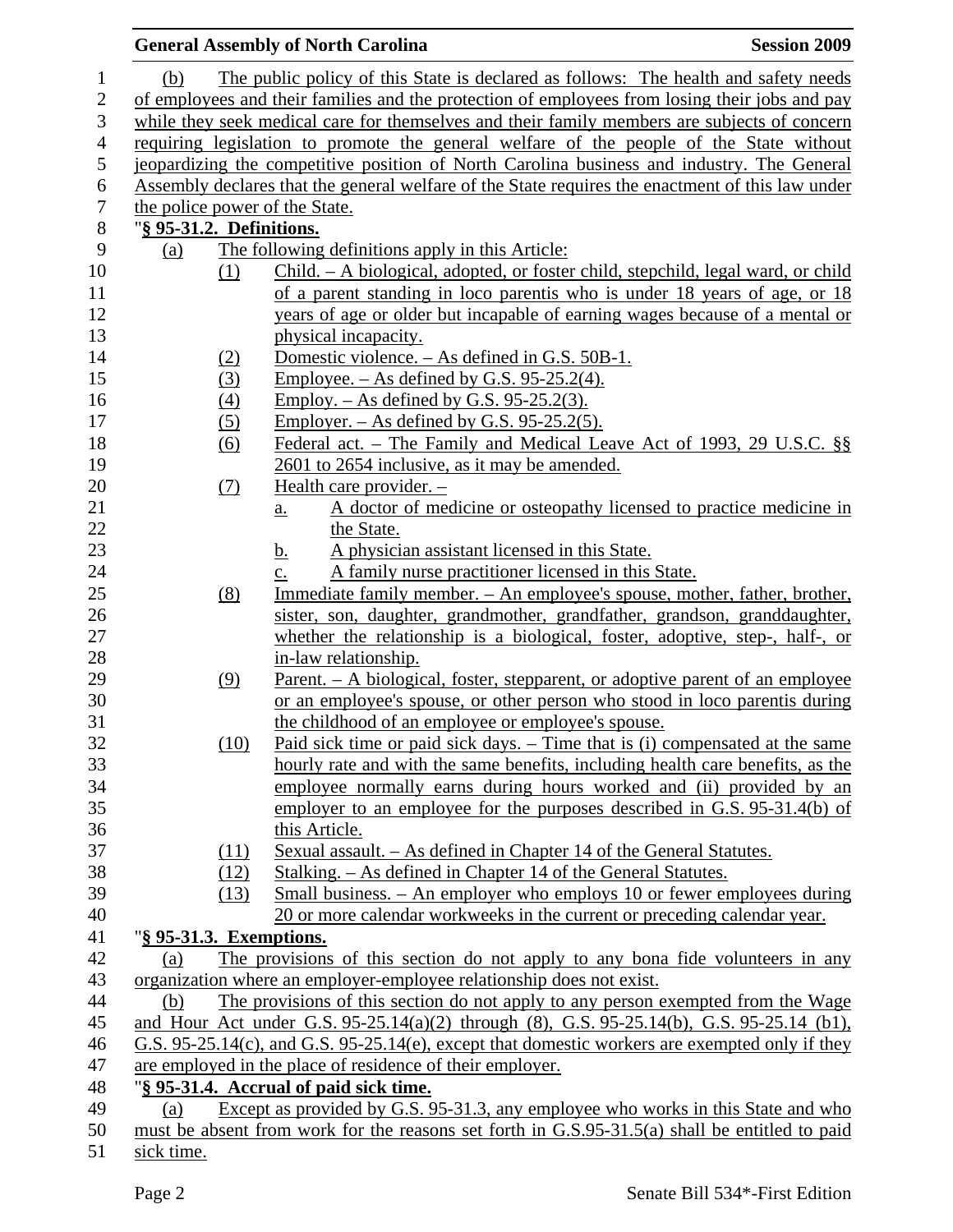|                |                    | <b>General Assembly of North Carolina</b>                                                                                                               | <b>Session 2009</b> |
|----------------|--------------------|---------------------------------------------------------------------------------------------------------------------------------------------------------|---------------------|
| 1              | (b)                | Paid sick time as provided in this section shall begin to accrue at the commencement                                                                    |                     |
| $\mathbf{2}$   |                    | of employment. Paid sick time shall accrue at the rate of one hour of pay for every 30 hours                                                            |                     |
| 3              |                    | worked. Paid sick time may be used as accrued, or be loaned by the employer, at its discretion,                                                         |                     |
| $\overline{4}$ |                    | to the employee in advance of accrual. Unless the employer and employee agree to designate                                                              |                     |
| $\mathfrak s$  |                    | otherwise, for periods of paid sick time that are less than a normal workday, the time shall be                                                         |                     |
| 6              |                    | counted on an hourly basis or the smallest increment that the employer's payroll system uses to                                                         |                     |
| $\tau$         |                    | account for absences or use of leave.                                                                                                                   |                     |
| $8\,$          | (c)                | For employees of small businesses, there shall be a limit of 32 hours of accrued paid                                                                   |                     |
| 9              |                    | time in a calendar year. For employees of other employers, there shall be a limit of 56 hours of                                                        |                     |
| 10             |                    | accrued paid sick time in a calendar year. Accrued paid sick time for employees carries over                                                            |                     |
| 11             |                    | from year to year but is limited to the aforementioned limits.                                                                                          |                     |
| 12             | (d)                | When there is separation from employment and the employee is rehired within 90                                                                          |                     |
| 13             |                    | days of separation by the same employer, previously accrued paid sick time that had not been                                                            |                     |
| 14             |                    | used shall be reinstated. The employee shall be entitled to use accrued paid sick time and                                                              |                     |
| 15             |                    | accrue additional sick time at the recommencement of employment.                                                                                        |                     |
| 16             |                    | "§ 95-31.5. Use of paid sick time.                                                                                                                      |                     |
| 17             | (a)                | Paid sick time shall be provided to an employee by an employer for any of the                                                                           |                     |
| 18             | following reasons: |                                                                                                                                                         |                     |
| 19             | (1)                | To care for the employee's immediate family member who is suffering from                                                                                |                     |
| 20             |                    | a physical or mental illness, injury, or medical condition that requires home                                                                           |                     |
| 21             |                    | care, professional medical diagnosis or care, preventative medical care, or a                                                                           |                     |
| 22             |                    | routine medical appointment, unless the care is covered under federal law.                                                                              |                     |
| 23             | (2)                | To care for the employee's own physical or mental illness, injury, or medical                                                                           |                     |
| 24             |                    | condition that requires home care, professional medical diagnosis or care,                                                                              |                     |
| 25             |                    | preventative medical care, or a routine medical appointment, unless the care                                                                            |                     |
| 26             |                    | is covered under federal law.                                                                                                                           |                     |
| 27             | (3)                | To allow an employee to address the psychological, physical, or legal effects                                                                           |                     |
| 28             |                    | on himself or herself, or an immediate family member, of domestic violence,                                                                             |                     |
| 29             |                    | sexual assault, or stalking.                                                                                                                            |                     |
| 30             | (b)                | An employer may require certification of the qualifying illness, injury, health                                                                         |                     |
| 31             |                    | condition, or violence when a paid sick time period covers more than three consecutive                                                                  |                     |
| 32             |                    | workdays. Any reasonable documentation signed by a health care provider involved in                                                                     |                     |
| 33             |                    | following or treating the illness, injury, or health condition, and indicating the need for the                                                         |                     |
| 34             |                    | amount of sick days taken, shall be deemed acceptable certification. Acceptable certification of                                                        |                     |
| 35             |                    | domestic violence, sexual assault, or stalking may include: (i) law enforcement, court or federal                                                       |                     |
| 36             |                    | agency records or files; (ii) documentation from a domestic violence or sexual assault program;                                                         |                     |
| 37             |                    | or (iii) documentation from a religious, medical, or other professional from whom assistance                                                            |                     |
| 38             |                    | was sought in dealing with the alleged domestic violence, sexual offense, or stalking.                                                                  |                     |
| 39             | (1)                | The employer shall not require certification from a health care provider                                                                                |                     |
| 40             |                    | employed by the employer. The employer shall not delay the                                                                                              |                     |
| 41             |                    | commencement of time taken for purposes of subsection (a) of this section                                                                               |                     |
| 42             |                    | or pay for this period on the basis that the employer has not yet received the                                                                          |                     |
| 43             |                    | certification. Nothing in this section shall be construed to require an                                                                                 |                     |
| 44             |                    | employee to provide as certification any information from a health care                                                                                 |                     |
| 45             |                    | provider that would be in violation of section 1177 of the Social Security                                                                              |                     |
| 46             |                    | Act or the regulations promulgated pursuant to section $264(c)$ of the Health                                                                           |                     |
| 47             |                    | Insurance Portability and Accountability Act, 42 U.S.C. § 1320d-2.                                                                                      |                     |
| 48<br>49       | (2)                | An employer may not require disclosure of details relating to domestic<br>violence, sexual assault, or stalking or the details of an employee's medical |                     |
| 50             |                    | condition as a condition of providing paid sick time under this Article. If an                                                                          |                     |
| 51             |                    | employer possesses health information or information pertaining to domestic                                                                             |                     |
|                |                    |                                                                                                                                                         |                     |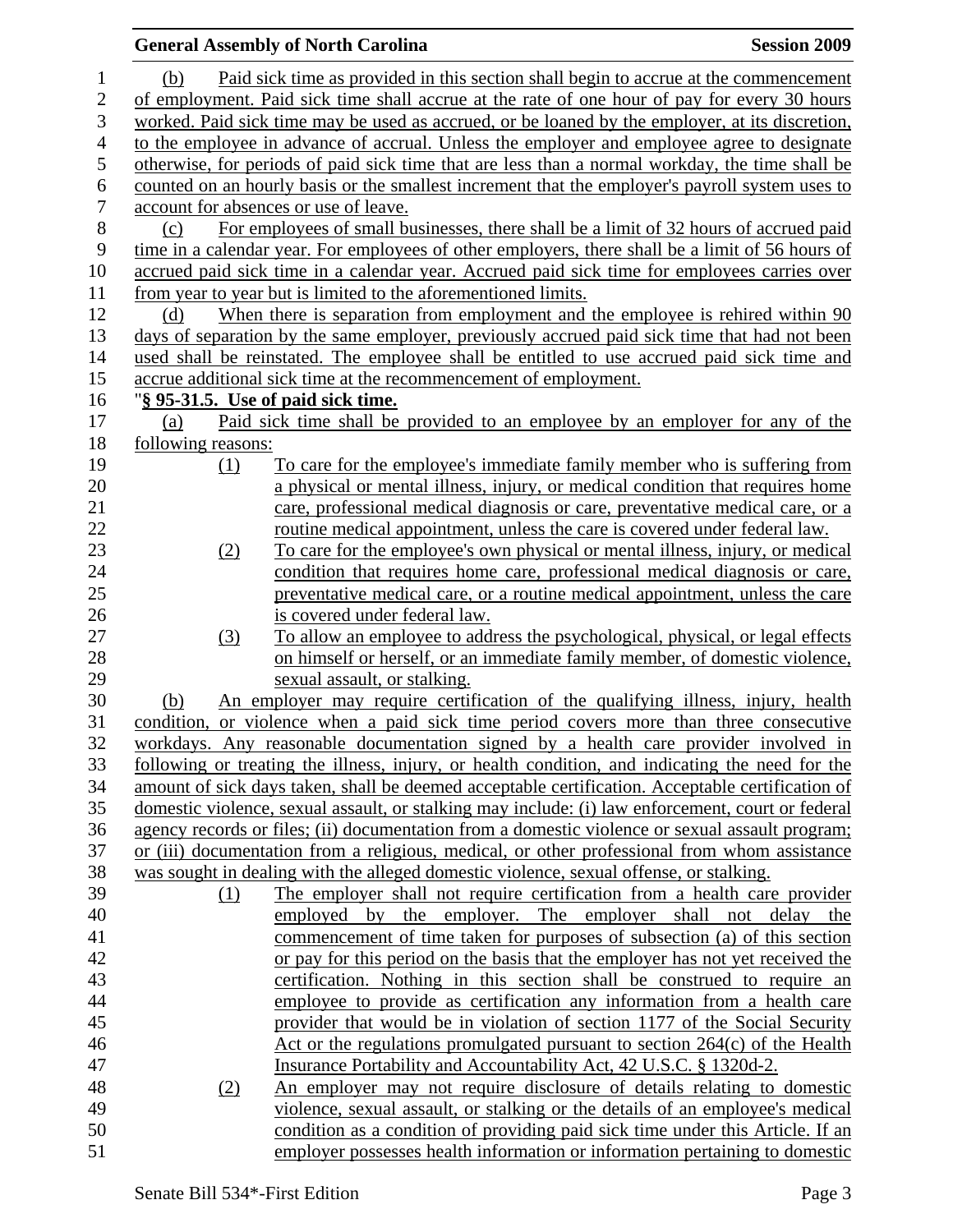|                | <b>General Assembly of North Carolina</b><br><b>Session 2009</b>                                    |
|----------------|-----------------------------------------------------------------------------------------------------|
| $\mathbf 1$    | violence, sexual assault, or stalking about an employee or employee's                               |
| $\overline{c}$ | immediate family member, such information shall be treated as confidential                          |
| 3              | and not disclosed except to affected employee or with the permission of                             |
| $\overline{4}$ | affected employee.                                                                                  |
| 5              | When the use of sick time is foreseeable, the employee shall make a good faith<br>(c)               |
| 6              | effort to provide notice of the need for such time to the employer in advance of the use of the     |
| 7              | sick time and shall make a reasonable effort to schedule the use of sick time in a manner that      |
| 8              | does not unduly disrupt the operations of the employer.                                             |
| 9              | An employer may not require, as a condition of providing sick time under this Act,<br>(d)           |
| 10             | that the employee search for or find a replacement worker to cover the hours during which the       |
| 11             | employee is on paid sick time.                                                                      |
| 12             | Nothing in this section shall be construed as requiring financial or other<br>(e)                   |
| 13             | reimbursement to an employee from an employer upon the employee's termination, resignation,         |
| 14             | retirement, or other separation from employment for accrued paid sick days that have not been       |
| 15             | used.                                                                                               |
| 16             | Nothing in this section shall be construed to discourage employers from adopting or<br>(f)          |
| 17             | retaining paid sick time policies more generous than policies that comply with the requirements     |
| 18             | of this section, and nothing in this section shall be construed to diminish the obligation of an    |
| 19             | employer to comply with any contract, collective bargaining agreement, or any employment            |
| 20             | benefit program or plan that provides greater sick time leave rights to employees than the rights   |
| 21             | established under this section.                                                                     |
| 22             | This Act provides minimum requirements pertaining to paid sick time and shall not<br>(g)            |
| 23             | be construed to preempt, limit, or otherwise affect the applicability of any other law, regulation, |
| 24             | requirement, policy, agreement, or standard that provides for greater accrual or use by             |
| 25             | employees of sick time, whether paid or unpaid, or that extends other protections to employees.     |
| 26             | Employers who have a paid time off leave policy shall not be required to modify<br>(h)              |
| 27             | that policy, if that policy offers an employee the option, at the employee's discretion, to take    |
| 28             | paid sick time that is at least equivalent to the amounts and for the same purposes and under the   |
| 29             | same conditions as provided under this section.                                                     |
| 30             | "§ 95-31.6. Notification, posting, and records.                                                     |
| 31             | Employers shall give notice that employees are entitled to paid sick time, the amount of            |
| 32             | paid sick time, and the terms of its use guaranteed under this section, that retaliation against    |
| 33             | employees who request or use paid sick time is prohibited, and that each employee has the right     |
| 34             | to file a complaint with the Commissioner of Labor or in the General Court of Justice if sick       |
| 35             | time as required by this Article is denied by the employer or the employee is retaliated against    |
| 36             | for requesting or taking paid sick time. Employers may comply with this section by supplying        |
| 37             | each of their employees with a notice in English and Spanish that contains the information          |
| 38             | required by this section or by displaying a poster in a conspicuous and accessible place in each    |
| 39             | establishment where the employees are employed which contains in English and in Spanish all         |
| 40             | information required by this section.                                                               |
| 41             | "§ 95-31.7. Enforcement.                                                                            |
| 42             | The Commissioner shall enforce and administer the provisions of this Article, and<br>(a)            |
| 43             | the Commissioner or his or her authorized representative is empowered to hold hearings and to       |
| 44             | institute civil proceedings hereunder.                                                              |
| 45             | The Commissioner or his or her authorized representative shall have power to<br>(b)                 |
| 46             | administer oaths and examine witnesses, issue subpoenas, compel the attendance of witnesses         |
| 47             | and the production of papers, books, accounts, records, payrolls, and documents, and take           |
| 48             | depositions and affidavits in any proceeding hereunder.                                             |
| 49             | Any employer who violates the provisions of this Article shall be liable to the<br>(c)              |
| 50             | employee or employees affected in the amount of their unpaid sick time as the case may be,          |
| 51             | plus interest at the legal rate set forth in G.S. 24-1 from the date each amount first came due.    |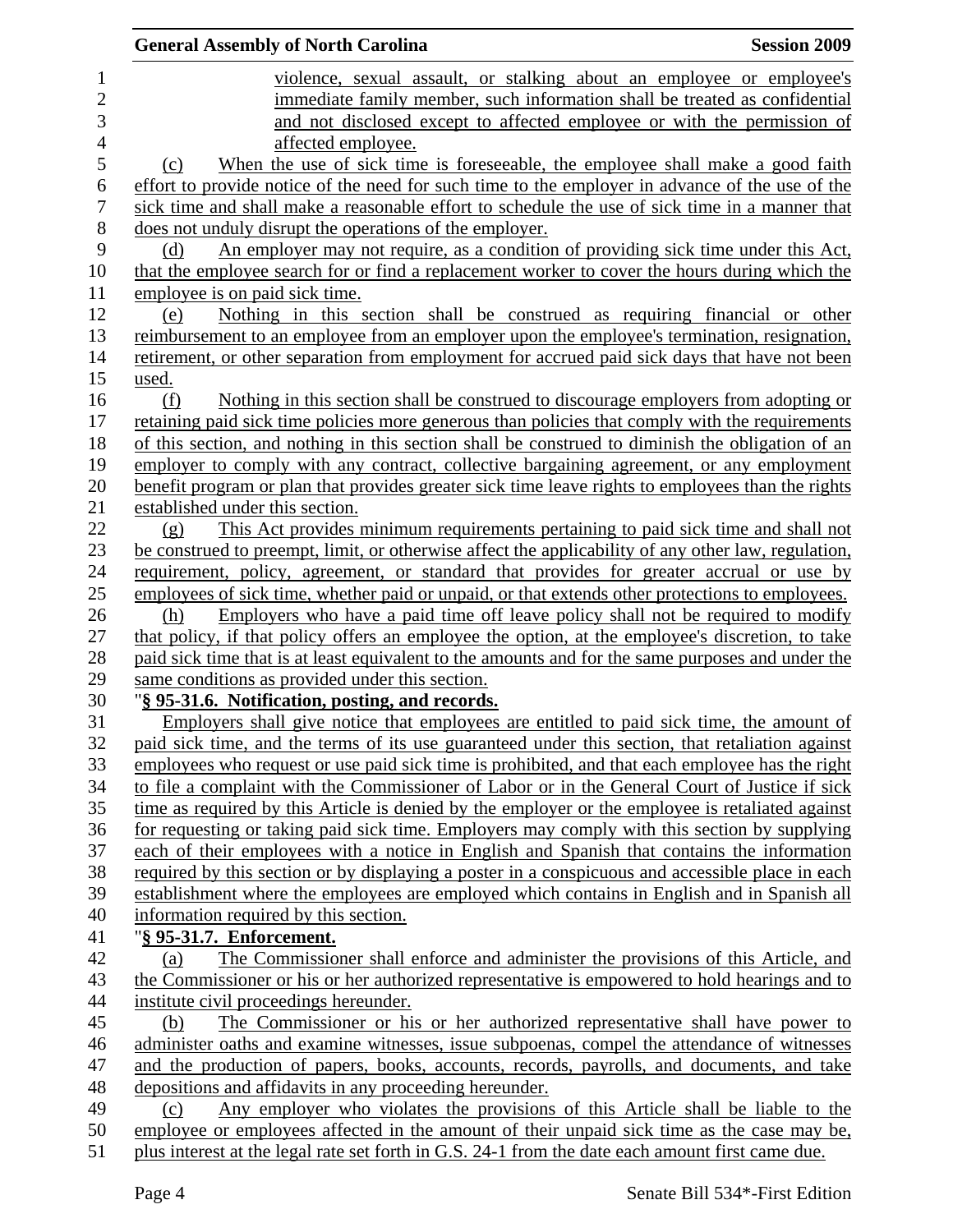## **General Assembly of North Carolina**  Session 2009 **Session 2009** 1 (d) In addition to the amounts awarded pursuant to subsection (c) of this section, the 2 court shall award liquidated damages in an amount equal to the amount found to be due as 3 provided in subsection (c) of this section, provided that if the employer shows to the 4 satisfaction of the court that the act or omission constituting the violation was in good faith and 5 that the employer had reasonable grounds for believing that the act or omission was not a 6 violation of this Article, the court may, in its discretion, award no liquidated damages or may 7 award any amount of liquidated damages not exceeding the amount found due as provided in 8 subsection (c) of this section. 9 (e) Action to recover such liability may be maintained in the General Court of Justice 10 by any one or more employees. 11 (f) The court, in any action brought under this Article, may, in addition to any 12 judgment awarded plaintiff, order costs and fees of the action and reasonable attorneys' fees to 13 be paid by the defendant. The court may order costs and fees of the action and reasonable 14 attorneys' fees to be paid by the plaintiff if the court determines that the action was frivolous. 15 (g) The Commissioner is authorized to determine and supervise the payment of the 16 amounts due under this section, including interest at the legal rate set forth in G.S. 24-1 from 17 the date each amount first came due, and the agreement to accept such amounts by the 18 employee shall constitute a waiver of the employee's right to bring an action under subsection 19 (e) of this section. 20 (h) Actions under this Article must be brought within two years pursuant to G.S. 1-53. 21 (i) The rights and remedies created by this Article are supplementary to all existing 22 common law and statutory rights and remedies. 23 "**§ 95-31.8. Rules.** 24 The Commissioner of Labor shall adopt rules to implement this Article. 25 "**§ 95-31.9. Severability.** 26 The provisions of this Article shall be severable, and if any phrase, clause, sentence, or 27 provision is declared to be invalid or is preempted by federal law or regulation, the validity of 28 the remainder of this section shall not be affected thereby." 29 **SECTION 2.** G.S. 95-241(a) reads as rewritten: 30 "(a) No person shall discriminate or take any retaliatory action against an employee 31 because the employee in good faith does or threatens to do any of the following: 32 (1) File a claim or complaint, initiate any inquiry, investigation, inspection, 33 proceeding or other action, or testify or provide information to any person 34 with respect to any of the following: 35 a. Chapter 97 of the General Statutes. 36 b. Article 2A Article 2A, Article 3A, or Article 16 of this Chapter. 37 c. Article 2A of Chapter 74 of the General Statutes. 38 d. G.S. 95-28.1. 39 e. Article 16 of Chapter 127A of the General Statutes. 40 f. G.S. 95-28.1A. 41 g. Article 52 of Chapter 143 of the General Statutes. 42 (2) Cause any of the activities listed in subdivision (1) of this subsection to be 43 initiated on an employee's behalf. 44 (3) Exercise any right on behalf of the employee or any other employee afforded 45 by Article 2A Article 2A, Article 3A, or Article 16 of this Chapter or by 46 Article 2A of Chapter 74 of the General Statutes. 47 (4) Comply with the provisions of Article 27 of Chapter 7B of the General 48 Statutes. 49 (5) Exercise rights under Chapter 50B. Actions brought under this subdivision 50 shall be in accordance with the provisions of G.S. 50B-5.5."